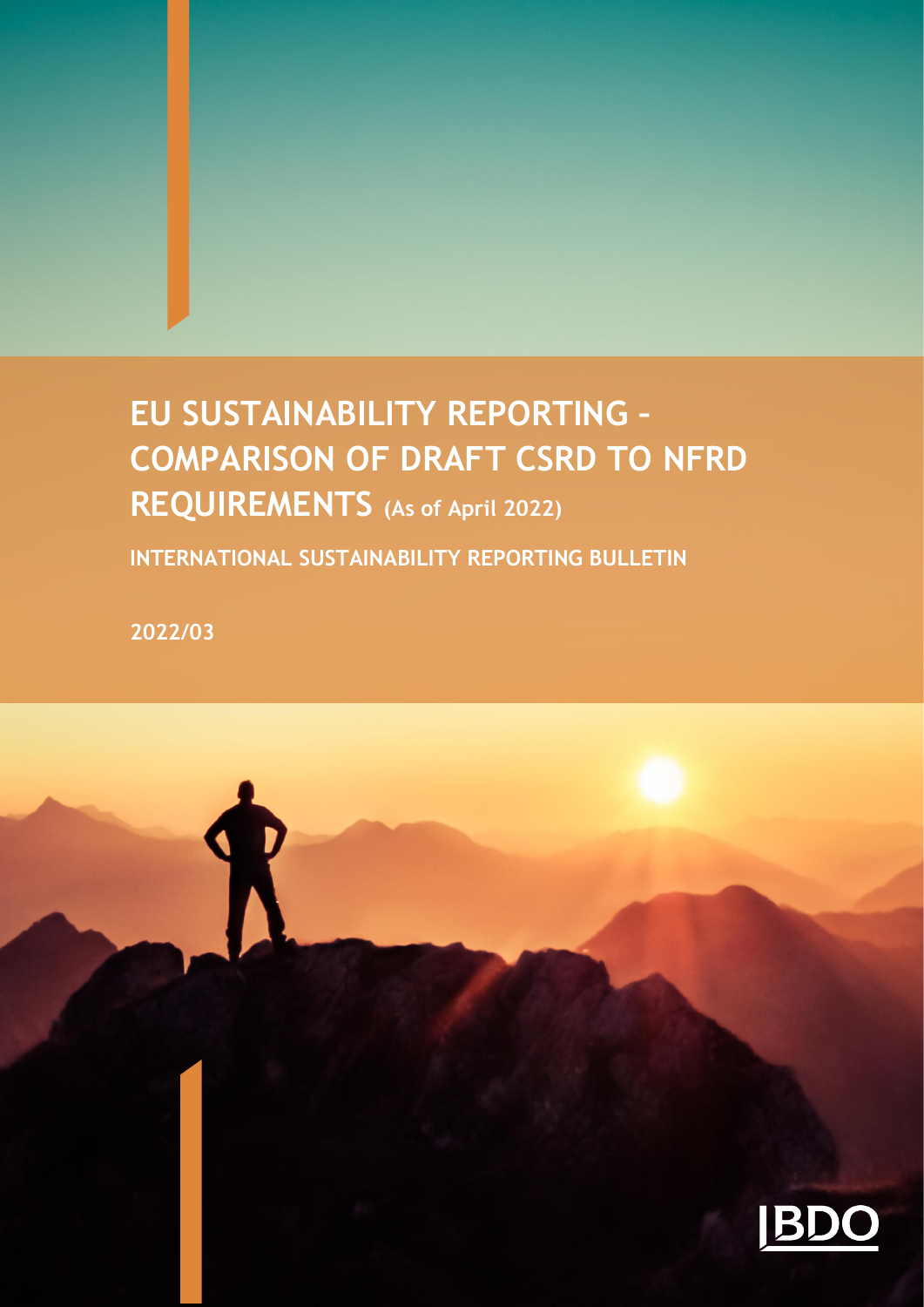### **INTRODUCTION**

In April 2021, the European Commission proposed a new Corporate Sustainability Reporting Directive (CSRD). The purpose of the CSRD is to revise and strengthen the existing requirements of the Non-Financial Reporting Directive (NFRD), to ensure that companies report reliable and comparable sustainability information that investors and other stakeholders need.

The proposals would significantly expand both the scope of the Directive (from around 11,600 companies to around 49,000) and the information to be reported. European Sustainability Reporting Standards (ESRS) would be required, and the information disclosed by companies would need to be assured (initially limited assurance, with reasonable (or audit) assurance later on).

#### **EXECUTIVE SUMMARY**

The draft Corporate Sustainability Reporting Directive would significantly expand both the scope of the existing NFRD and the requirements for companies, including the need to obtain assurance on disclosed information.

As part of the legislative process, the European Commission's proposals have been subject to review by the European Parliament and the European Council (which is made up of representatives from each EU Member State). Both the Parliament and the Council have proposed amendments to the Commission's proposals, some of which are significant.

The status as at the end of April 2022 is that the so-called Trilogues are in progress. These are discussions among the European Parliament, the European Council and the European Commission at which a compromise is sought, in order to finalise the requirements of the new legislation. It is currently anticipated that the final CSRD will be published before the end of June 2022.

This publication sets out an overview of changes that will be introduced by the CSRD as drafted. It also provides a high-level overview of the proposed amendments from the European Council and the European Parliament.

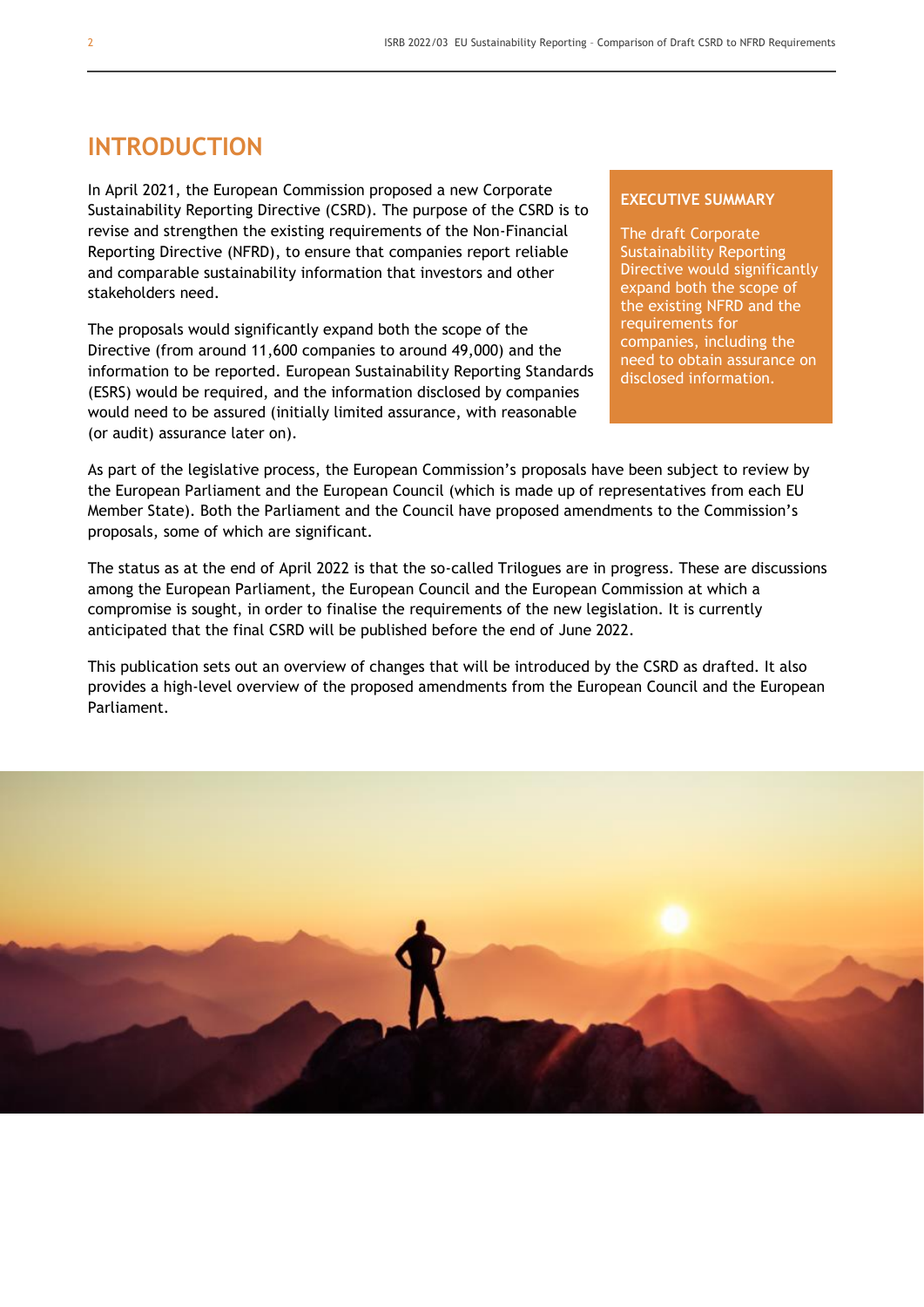# **WHAT ARE THE KEY CHANGES INTRODUCED BY THE CSRD?**

As proposed by the European Commission, the key changes are as follows:

| <b>Requirement</b>                                               | <b>NFRD</b>                                                                                                                                                                                                       | <b>CSRD</b>                                                                                                                                                                                                                                                                                                                                                                                                                                                                                                                                  |
|------------------------------------------------------------------|-------------------------------------------------------------------------------------------------------------------------------------------------------------------------------------------------------------------|----------------------------------------------------------------------------------------------------------------------------------------------------------------------------------------------------------------------------------------------------------------------------------------------------------------------------------------------------------------------------------------------------------------------------------------------------------------------------------------------------------------------------------------------|
| Companies that are required to<br>report                         | Large public interest entities with more than 500<br>employees<br>Public interest entities are:<br>Listed companies<br>$\bullet$<br>Banks and insurance companies<br>$\bullet$                                    | <b>Listed companies</b><br>All large companies, defined as those meeting two out of<br>the following three criteria:<br>More than 250 employees<br>$\bullet$<br>More than EUR 40m turnover<br>$\bullet$<br>More than EUR 20m total assets<br>$\bullet$<br>This includes all companies, including subsidiaries of non-EU<br>groups.                                                                                                                                                                                                           |
| When do the requirements apply?                                  | Years ended 31 December 2018 onwards                                                                                                                                                                              | Years ending 31 December 2023 onwards<br>$\bullet$<br>Listed SMEs: 31 December 2026 onwards                                                                                                                                                                                                                                                                                                                                                                                                                                                  |
| How many companies will need<br>to comply with the requirements? | 11,600                                                                                                                                                                                                            | 49,000                                                                                                                                                                                                                                                                                                                                                                                                                                                                                                                                       |
| Scope of the requirements                                        | Environmental protection<br>$\bullet$<br>Social responsibility and treatment of<br>$\bullet$<br>employees<br>Human rights<br>$\bullet$<br>Anti-corruption and bribery<br>$\bullet$<br>Diversity on company boards | NFRD requirements plus:<br>Disclosure of information about intangibles<br>$\bullet$<br>(including social, human and intellectual capital)<br>Additional forward looking information<br>$\bullet$<br>Reporting that is consistent with the Sustainable<br>$\bullet$<br>Finance Disclosure Regulation and the EU Taxonomy<br>Double materiality concept, which expands the<br>$\bullet$<br>consideration of sustainability beyond an entity's<br>capital market value, to include the entity's wider<br>effects on society and the environment |
| <b>Assurance</b>                                                 | Not required                                                                                                                                                                                                      | Mandatory<br>Initially limited assurance, to be expanded to<br>$\bullet$<br>reasonable (audit) assurance in future.                                                                                                                                                                                                                                                                                                                                                                                                                          |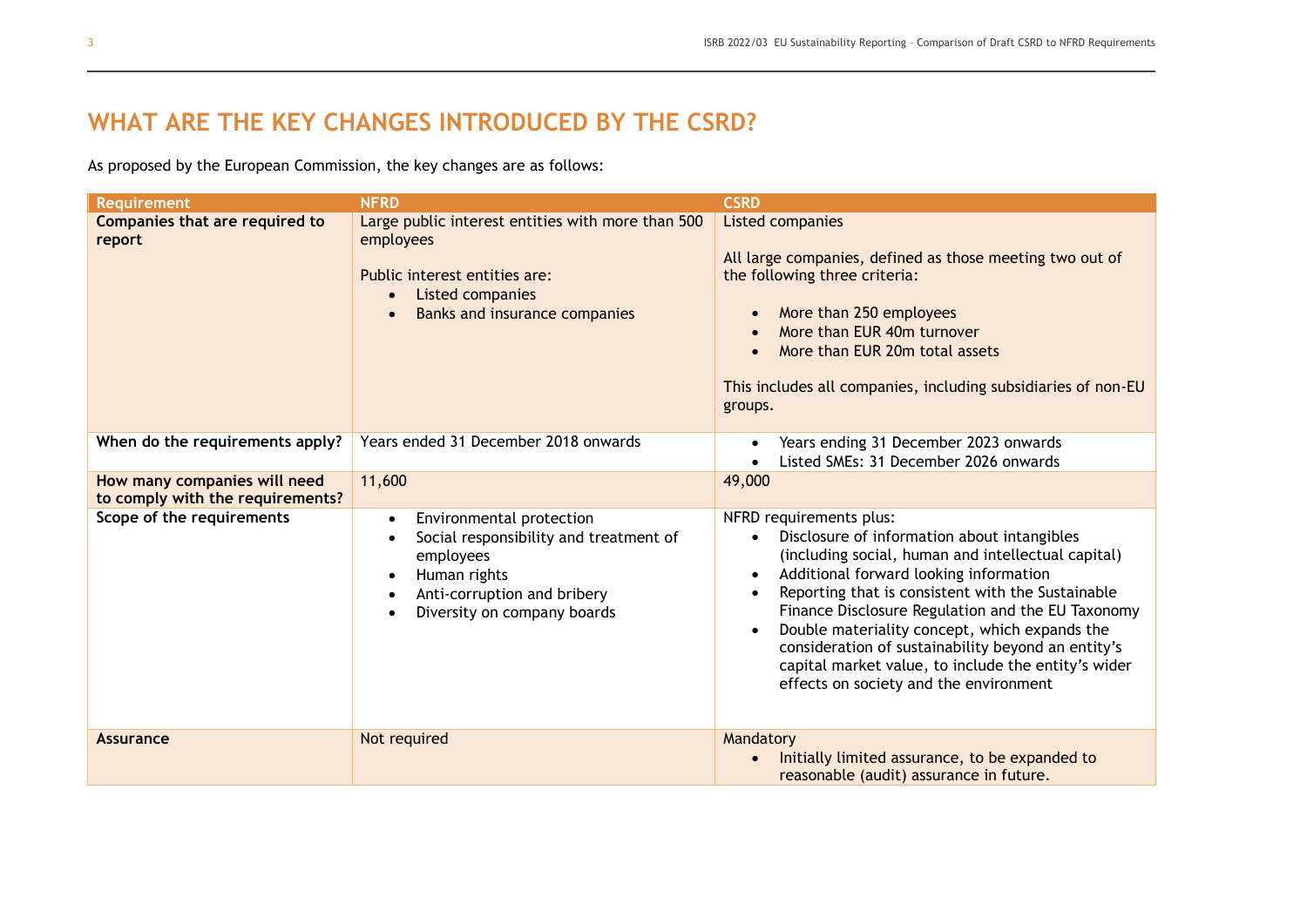## **APRIL 2022 – THE CURRENT STATE OF PLAY**

The European Commission's proposal were subject to public comment. In addition, as noted above and as part of the European Union's policy setting process, both the European Council (representatives from each Member State) and the European Parliament have provided their comments. The current position is that the Trilogue discussions are in progress, which involves both the Council and the Parliament putting forward their proposed amendments to the CSRD, which are then subject to discussion and compromise.

So what have the Council and Parliament proposed? A summary of some of the key points is set out below. The most significant areas include:

- the scope of the CSRD, which may be extended to cover additional entities
- the effective date which will be later than the original proposal of 2023 calendar year ends, and will be from 2024 onwards depending on the size and nature of the reporting entity
- specified requirements for a provider of assurance services over sustainability information, plus (from the European Parliament) a proposal that the statutory auditor would be prohibited from providing assurance services over sustainability information.

| <b>Requirement</b> | <b>Original proposals</b>                                                                                                                                                                                                                                                                                  | <b>European Council proposed</b><br><b>amendments</b>                                                                                                                                                                                  | <b>European Parliament proposed</b><br>amendments                                                                                                                                                                                                                                                                                                                                                                                                                       |
|--------------------|------------------------------------------------------------------------------------------------------------------------------------------------------------------------------------------------------------------------------------------------------------------------------------------------------------|----------------------------------------------------------------------------------------------------------------------------------------------------------------------------------------------------------------------------------------|-------------------------------------------------------------------------------------------------------------------------------------------------------------------------------------------------------------------------------------------------------------------------------------------------------------------------------------------------------------------------------------------------------------------------------------------------------------------------|
| Scope              | Listed companies<br>All large companies, defined as<br>those meeting two out of the<br>following three criteria:<br>More than 250 employees<br>More than EUR 40m turnover<br>More than EUR 20m total<br>$\bullet$<br>assets<br>This includes all companies,<br>including subsidiaries of non-EU<br>groups. | Exemption for EU subsidiaries of non-EU<br>parent companies, subject to the non-<br>EU parent preparing a consolidated<br>sustainability report which is in<br>accordance with EU requirements and<br>is subject to limited assurance. | Exemption for EU subsidiaries of non-EU<br>parent companies, but only if the<br>parent discloses sustainability<br>information that is provided<br>individually for each consolidated<br>entity.<br>Requirements apply to non-EU<br>companies that sell goods or services in<br>the EU.<br>SMEs are not required to prepare a<br>sustainability report, but high risk<br>sectors might be brought in scope later<br>(following a European Commission<br>review in 2026) |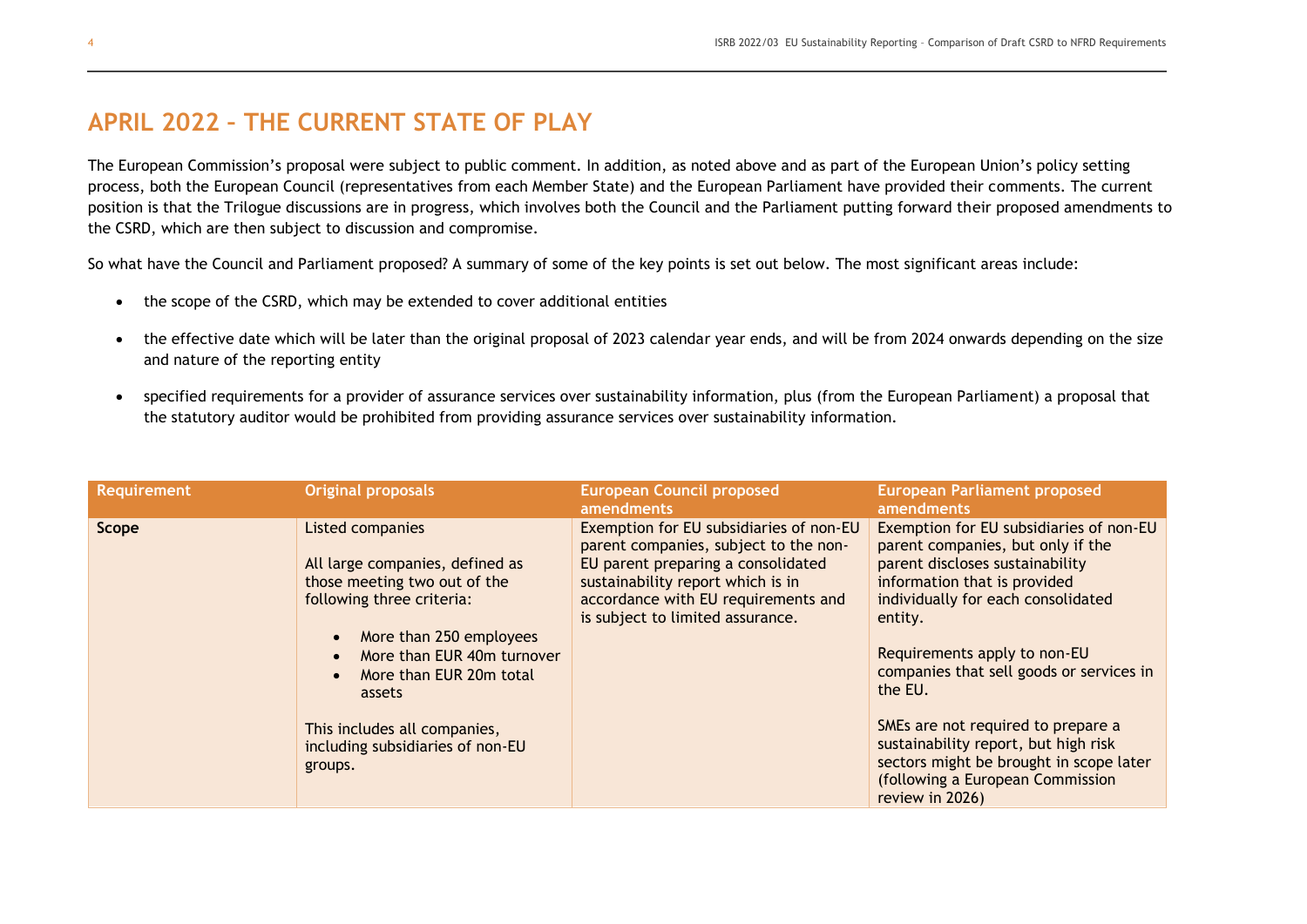| <b>Requirement</b>                                  | <b>Original proposals</b>                                                                                                                                                                                                                                                                                                                                                                                                                                                                                                                                    | <b>European Council proposed</b><br><b>amendments</b>                                                                                                                                                                                                                                                                                                                                                                                                                                                       | <b>European Parliament proposed</b><br>amendments                                                                                                                                                                                                                                                                                                                                                                                                                                    |
|-----------------------------------------------------|--------------------------------------------------------------------------------------------------------------------------------------------------------------------------------------------------------------------------------------------------------------------------------------------------------------------------------------------------------------------------------------------------------------------------------------------------------------------------------------------------------------------------------------------------------------|-------------------------------------------------------------------------------------------------------------------------------------------------------------------------------------------------------------------------------------------------------------------------------------------------------------------------------------------------------------------------------------------------------------------------------------------------------------------------------------------------------------|--------------------------------------------------------------------------------------------------------------------------------------------------------------------------------------------------------------------------------------------------------------------------------------------------------------------------------------------------------------------------------------------------------------------------------------------------------------------------------------|
| <b>Effective date</b>                               | Years ending 31 December 2023 year<br>ends onwards<br>Listed SMEs: 31 December 2026 year<br>ends onwards                                                                                                                                                                                                                                                                                                                                                                                                                                                     | Large Public Interest Entities that have<br>more than 500 employees:<br>31 December 2024 year ends onwards<br>All large companies, defined as those<br>meeting two out of the following three<br>criteria:<br>More than 250 employees<br>More than EUR 40m turnover<br>More than EUR 20m total assets<br>$\bullet$<br>31 December 2025 year ends onwards<br>Listed SMEs, small and non-complex<br>institutions, and captive reinsurance<br>and insurance undertakings<br>31 December 2026 year ends onwards | All large companies, defined as those<br>meeting two out of the following three<br>criteria:<br>More than 250 employees<br>More than EUR 40m turnover<br>More than EUR 20m total assets<br>31 December 2024 year ends onwards<br>SMEs which use simplified SME<br>standards<br>31 December 2026 year ends onwards<br>Possible extension of scope to SMEs in<br>high risk sectors. European Commission<br>to report to the European Parliament<br>and EU Council by 31 December 2026. |
| <b>Sustainability Reporting</b><br><b>Standards</b> | <b>European Sustainability Reporting</b><br>Standards (ESRS) to be developed by<br>EFRAG.<br>Adoption by the European<br>Commission by delegated act<br>provided there is no objection from<br>the EU Council (2 month period) and<br>the European Parliament (a further<br>two month period after the EU<br>Council's 2 months)<br>Before the adoption of ESRS, a<br>requirement to consult with the<br>Member State Expert Group on<br>Sustainable Finance and a number of<br>EU organisations. An opinion to be<br>obtained from ESMA within 2<br>months. | Before the adoption of ESRSs, the<br>European Commission would be<br>required to consult the Accounting<br>Regulatory Committee and obtain an<br>opinion from the European Banking<br>Authority (EBA) and the European<br><b>Insurance and Occupational Pensions</b><br>Authority (EIOPA).                                                                                                                                                                                                                  | Delegated power to the European<br>Commission for a period of 4 years<br>(renewable).                                                                                                                                                                                                                                                                                                                                                                                                |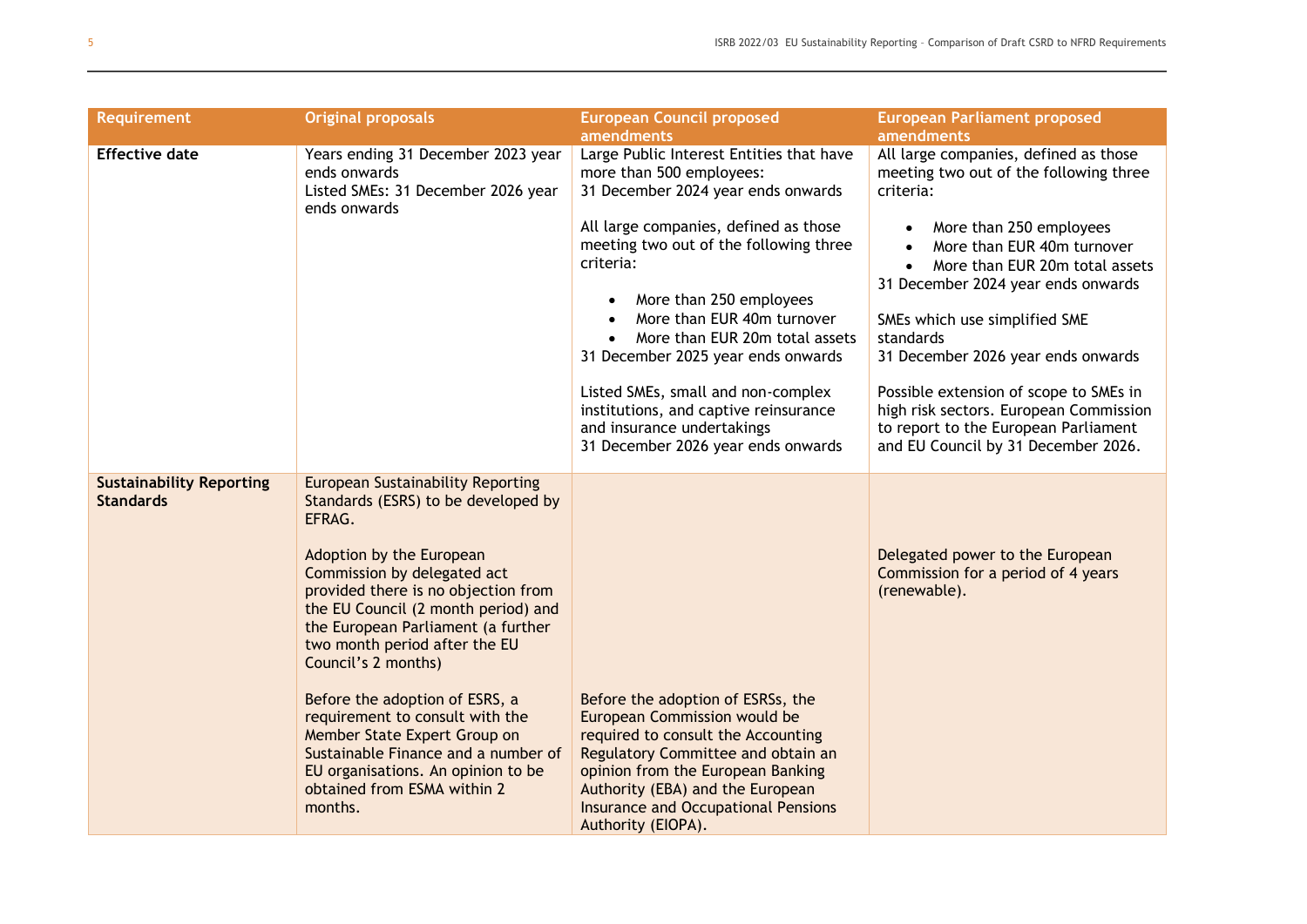| <b>Requirement</b>                                              | <b>Original proposals</b>                                                                                                                                                                                                                                                                                                       | <b>European Council proposed</b><br><b>amendments</b>                                                                                                                                                                                                                                                                                                                                                                                                                                                                                                                                                                                         | <b>European Parliament proposed</b><br>amendments                                                                                                                |
|-----------------------------------------------------------------|---------------------------------------------------------------------------------------------------------------------------------------------------------------------------------------------------------------------------------------------------------------------------------------------------------------------------------|-----------------------------------------------------------------------------------------------------------------------------------------------------------------------------------------------------------------------------------------------------------------------------------------------------------------------------------------------------------------------------------------------------------------------------------------------------------------------------------------------------------------------------------------------------------------------------------------------------------------------------------------------|------------------------------------------------------------------------------------------------------------------------------------------------------------------|
| <b>Sustainability Reporting</b><br><b>Standards (continued)</b> | First set of standards to be prepared<br>by 31 October 2022, with a second<br>set by 31 October 2023.<br>Take into consideration the work of<br>global sustainability standard<br>setters, and existing standards and<br>frameworks.<br>Review the standards every 3 years<br>to take account of international<br>developments. | Add text to require consideration 'to<br>the greatest extent possible'<br>European Commission to consult, on an<br>annual basis, the Member State Expert<br>Group on Sustainable Finance and the<br>Accounting Regulatory Committee, on<br>EFRAG's work.                                                                                                                                                                                                                                                                                                                                                                                      |                                                                                                                                                                  |
| <b>External assurance</b>                                       | Limited assurance required<br>If the statutory auditor provides<br>assurance over sustainability<br>information, the related assurance<br>report is required to be included in<br>the audit report.                                                                                                                             | Limited assurance required initially,<br>with a move to reasonable assurance<br>when the European Commission adopts<br>an assurance standard (to be not more<br>than 6 years after the effective date of<br>the CSRD).<br>If the statutory auditor provides<br>assurance over sustainability<br>information, there is a Member State<br>option to require the sustainability<br>assurance report to be in a separate<br>section of the audit report.<br>If assurance over sustainability<br>information is provided by an audit<br>firm, designation of a key sustainability<br>partner with appropriate skills and<br>resources is required. | Statutory auditor and any firm in the<br>same audit network are prohibited from<br>providing assurance services over the<br>entity's sustainability information. |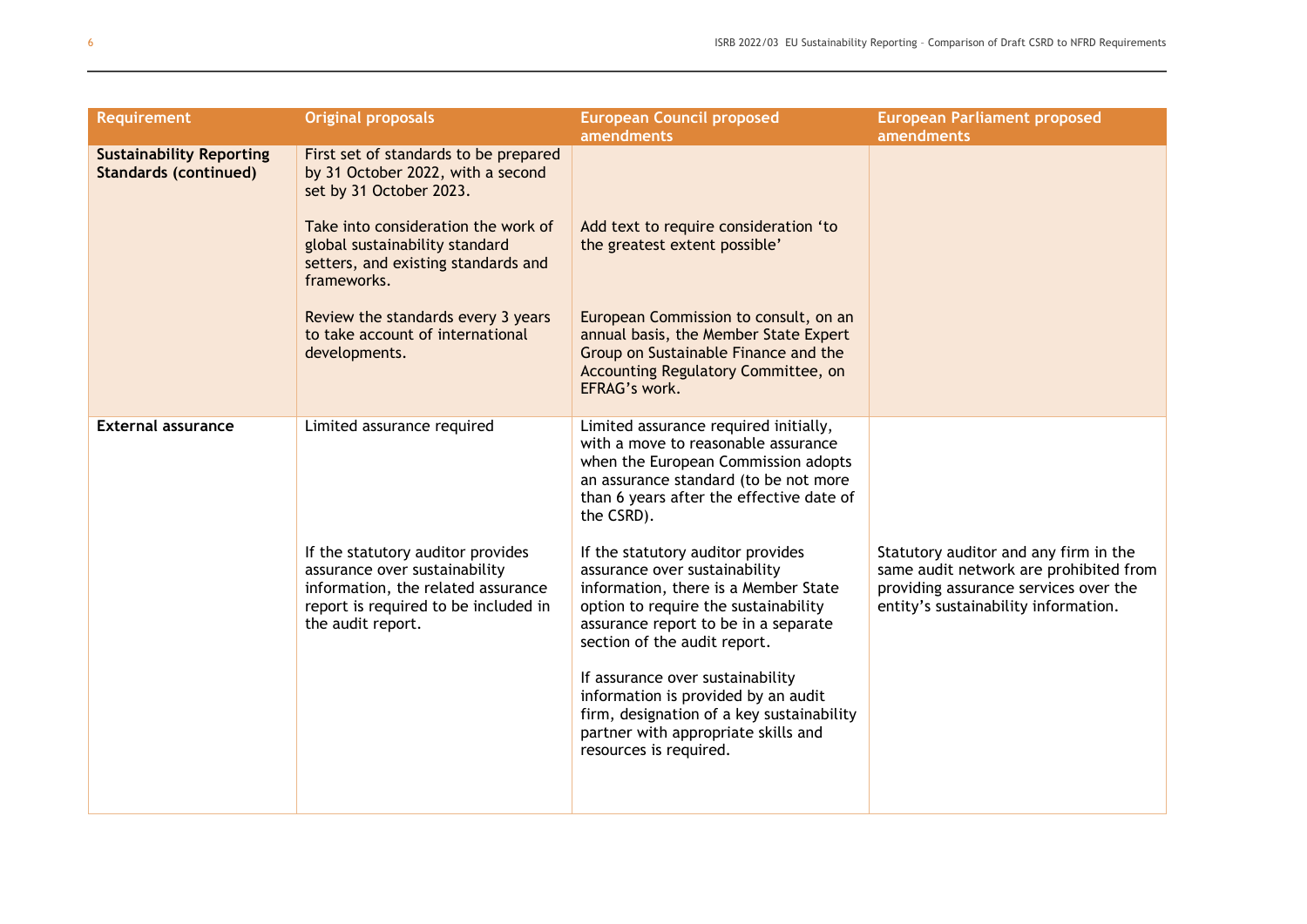| <b>Requirement</b>                | <b>Original proposals</b>                                                                                                                                                                                                                                                                                                                                                                                                                                                    | <b>European Council proposed</b><br>amendments                                                                                                                                                                                                                                                                                                                                                                                                                                             | <b>European Parliament proposed</b><br>amendments                                                                                                                                                                                                                                                                                                                                                                                             |
|-----------------------------------|------------------------------------------------------------------------------------------------------------------------------------------------------------------------------------------------------------------------------------------------------------------------------------------------------------------------------------------------------------------------------------------------------------------------------------------------------------------------------|--------------------------------------------------------------------------------------------------------------------------------------------------------------------------------------------------------------------------------------------------------------------------------------------------------------------------------------------------------------------------------------------------------------------------------------------------------------------------------------------|-----------------------------------------------------------------------------------------------------------------------------------------------------------------------------------------------------------------------------------------------------------------------------------------------------------------------------------------------------------------------------------------------------------------------------------------------|
| External assurance<br>(continued) | Member State option to permit<br>assurance over sustainability<br>information to be provided by an<br>assurance services provider that is<br>not the statutory auditor or an audit<br>firm. Conditions include:<br>The assurance service<br>provider must be subject to<br>similar independence and<br>other requirements as<br>financial statement<br>auditors; and<br>The sustainability assurance<br>report must be published at<br>the same time as the audit<br>report. | An assurance services provider that is<br>not the statutory auditor or an audit<br>firm is required to comply with<br>requirements that are equivalent to<br>those set out in the Audit Directive<br>(e.g. ethics, independence, training,<br>continuing professional education,<br>quality assurance)<br>Independence of an assurance services<br>provider that is not the statutory<br>auditor to be monitored by the audit<br>committee (this can be assigned to<br>another committee). | An assurance services provider that is<br>not the statutory auditor or an audit<br>firm is required to comply with<br>requirements that are equivalent to<br>those set out in the Audit Directive<br>(e.g. ethics, independence, training,<br>continuing professional education,<br>quality assurance), provided that in<br>addition those requirements result in<br>the same level of quality of assurance<br>of sustainability information. |
|                                   | National assurance standards apply.<br>The European Commission can<br>develop EU assurance standards in<br>future.                                                                                                                                                                                                                                                                                                                                                           |                                                                                                                                                                                                                                                                                                                                                                                                                                                                                            | European Commission to adopt<br>assurance standards for limited<br>assurance by 1 October 2023, and for<br>reasonable assurance by 1 January<br>2026.                                                                                                                                                                                                                                                                                         |